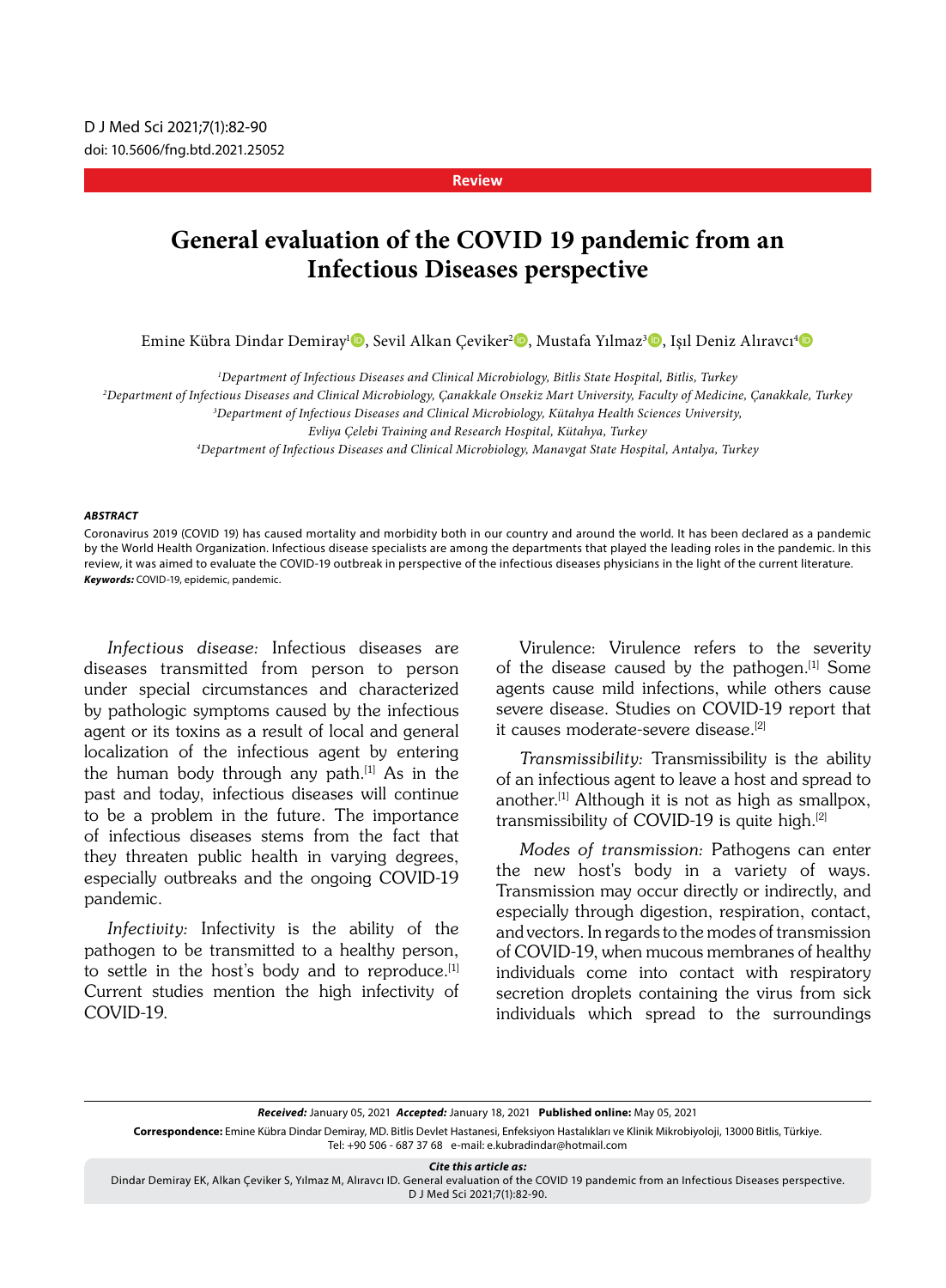during coughing, sneezing, laughing, and speech, transmission occurs. Transmission occurs through contact, respiration, and droplets. These modes of transmission from person to person requires close contact (closer than  $1$  meter).<sup>[1]</sup>

In terms of epidemiology, since the first case in Wuhan, 132 million COVID-19 cases (May 30, 2020 - WHO) have been reported, including all laboratory-confirmed cases in China at the end of 2019, as well as clinically diagnosed cases in the Hubei Province.<sup>[1-3]</sup> An increasing number of cases have also been reported in countries on other continents except for Antarctica. The World Health Organization (WHO) declared COVID-19 as a pandemic, as the rate of new cases outside of China exceeded the rate in China. Surveillance methods for the management of pandemics have been implemented.[1] Infectious diseases occur as a result of the chain of infection consisting of the source of infection, the healthy person, and the transmission route. Infection is prevented by taking precautions against one or more of the components of the chain.<sup>[1]</sup>

In the epidemiology, an outbreak is a disease that seems like a series of new cases over a period of time in a certain population, but displays a much higher impact than expected compared to previous experiences. Depending on what is expected, the definition of the outbreak may be subjective. An outbreak may be local, more generalized, or global.<sup>[4]</sup> In order to be called an outbreak, the number of cases must be higher than normally expected. This number may vary depending on the type of disease and regions that are affected. According to the American Food and Drug Administration (FDA), When two or more people acquire illness from the same contaminated food or drink, the event is called a foodborne outbreak. According to the criteria of the American Center for Disease Prevention (CDC) for measles, the presence of ≥3 verified cases of measles in a certain region was defined as an outbreak. The World Health Organization (WHO) has defined a >2-week period and an incidence of ≥15/100,000 in a certain region as the outbreak criteria for invasive meningococcal disease. The outbreak criteria for invasive meningococcal C disease were defined by the CDC as  $\geq 3$  cases in the same region without close contact in a ≤3-month

period, and incidence of ≥10/100,000 in the region.<sup>[5]</sup>

Some diseases may be observed at standard rates in certain populations (endemic), while others occur at persistent yet higher rates (hyperendemic). When referring to an outbreak, it is understood that there are clearly more cases in that region or among the population than the expected rate. Outbreaks can be examined as "outbreaks" in foreign literature, referring to outbreaks that occur in a localized region, "epidemics" which are outbreaks which affect a large region or country, or "pandemics" which encompass many countries and/or continents. However, the terms "outbreak" and "epidemic" are usually used interchangeably. According to the Turkish Language Association, the terms outbreak and epidemic are synonymous.<sup>[5]</sup>

Pandemic: Many infectious agents can lead to epidemics through different transmission routes. These epidemics may limit themselves over time depending on the virulence of the agent. However, they may also produce short- or long-term effects due to high infectivity. Theoretically, pandemics (from ancient Greek pan: all + demos: people) refer to the general name of epidemic diseases that spread and impact a very broad area such as a continent, or the entire world.<sup>[2,4,5]</sup>

The degree of impact of a pandemic on humans especially varies according to the infectivity and virulence of the virus, community immunity, lifestyles and socioeconomic conditions of individuals, the convenience of traveling distances between cities and countries, risk factors that individuals carry in their life and working life, the quality of health services provided by the country people live in, and the positive and negative effects of climate on the outlook of the infectious agent. $[2,4,5]$ 

World Health Organization influenza pandemic preparedness plan: The WHO conducts studies related to infectious diseases. Their long-term health planning aims to organize national preparation and foresee a number of scenarios, especially in the face of viral infections in which an effective or rapid cure or vaccine cannot be procured. For this reason, the "Checklist for Influenza Pandemic Preparedness Planning" was prepared and published by the  $WHO$ ,<sup>[2]</sup> for when caught unprepared in a pandemic scenario, and comprises of the following: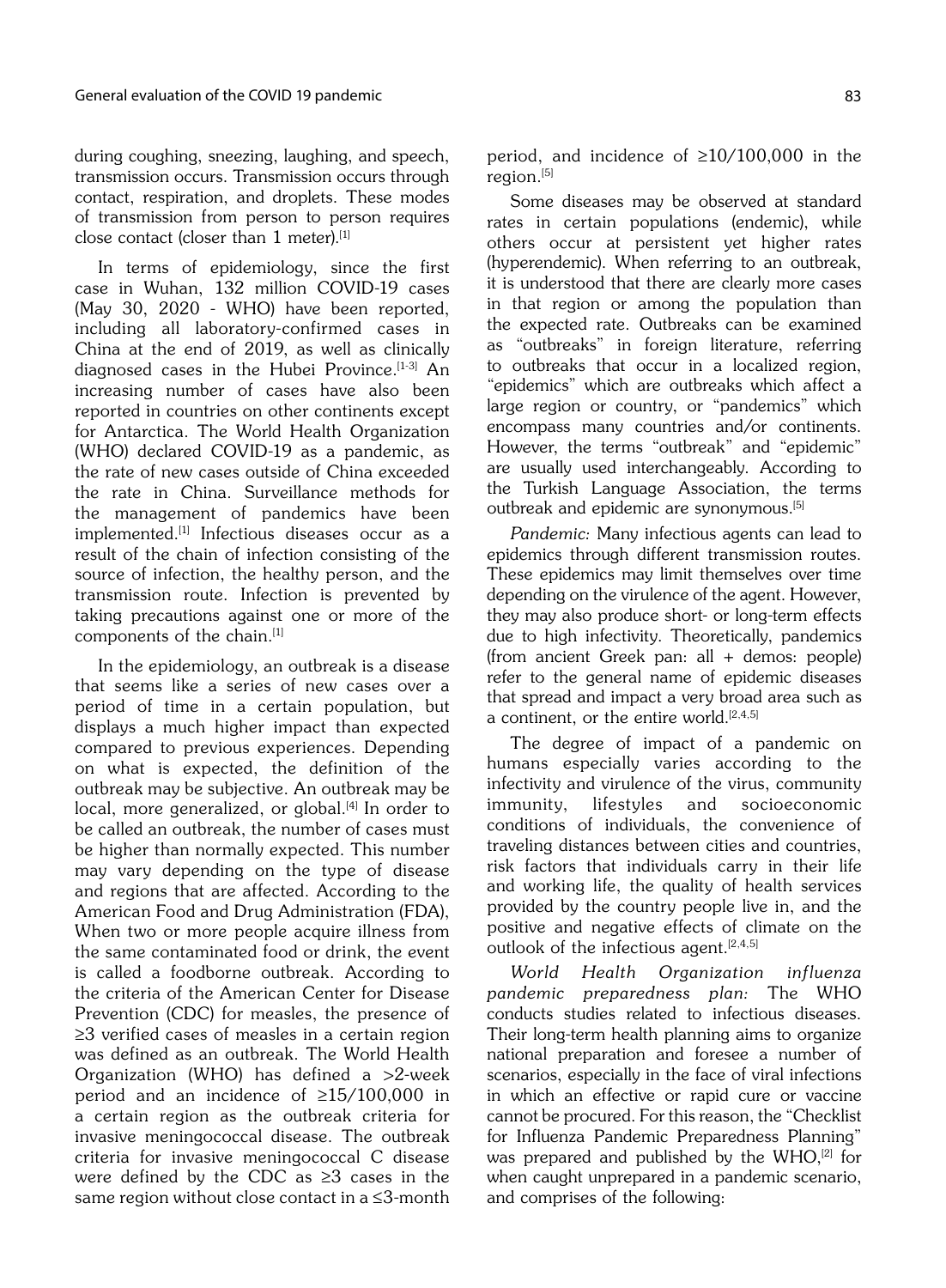- The country's Ministry of Health is notified of X outbreak from X country.
- During this period, cases are identified in neighboring regions.
- A team is sent to investigate the region.
- Factor X is detected in necessary samples obtained from patients.
- Factor X, which has never been found in humans before, is identified
- Genetic analysis of Factor X is conducted as rapidly as possible
- Factor X begins to make major headlines.
- The outbreak begins to be seen in neighboring countries
- Travel restrictions are initiated.
- Schools are closed.
- Drug resources are limited.
- An effective vaccine is not yet available.
- The general population begins to panic.
- Illness is observed in airline passengers from countries with outbreaks.
- There are news of outbreaks in other continents.
- Phonelines of health institutions are disrupted.
- Vaccination and antiviral drugs cannot be obtained.
- There is a major shortage of staff among all institutions because of disease.
- There is no room in intensive care units.
- Respiratory devices are insufficient for the ongoing outbreak.
- In about eight weeks, the pandemic puts the world in a difficult situation
- Institutions providing health and public services become insufficient.

# Historical overview of outbreaks specific to coronaviruses

Outbreaks have been the cause of great consequences and losses throughout human history. Among those which have had the greatest impact on human history, plague, cholera, typhus, smallpox, ebola, and flu are the most well-known. In recent history, SARS 2003, Influenza A H1N5 2007, Influenza A H1N1 2009, MERSCoV 2012, Influenza A H7N9 2013, Ebola 2014, Zika 2015 have been observed (Table 1).

Outbreaks are health events that have led to major global consequences, resulting in changes in daily life and administration. In the 1300s, 75-125 million people lost their lives due to the Black Death, which occurred in Italy and is considered the largest epidemic in Europe. The epidemic caused the collapse of feudalism in Europe due to its social, economic and political effects. Moreover, society has been shaped over the traumatic consequences faced by societies that have halted production, even when they have money. From a medical standpoint, the development of the concept of public health has progressed due to these epidemics. The Spanish Flu of 1918-1920 infected about half a billion people, causing the deaths of 17-50 million people. Today, COVID-19 is the first infectious epidemic disease of this scope and magnitude faced by the world after the Spanish Flu. In 1965, a group of English researchers led by Dr. David Tyrell studied the common cold, and the team examined a seemingly new virus found in tissue culture under an electron microscope and noticed its similarity to a virus isolated from chickens with bronchitis in the 1930s. The recognition of this virus began the journey to the discovery of  $coronaviruses$ <sup>[2,4]</sup>

Dr. Kenneth McIntosh, a member of the Harvard Medical Faculty, stated that research continued on these viruses seen in animals and known as avian bronchitis and that vaccines would be available. In 1968, McIntosh's team discovered another common respiratory coronavirus today with the code OC43. These viruses were called "Coronaviruses" due to their crown-like structure when viewed under the electron microscope.<sup>[2]</sup>

Although coronaviruses have been extensively researched since the SARS outbreak, it is still unclear why the three major Coronaviruses

#### Table 1. Recent epidemic factors<sup>[2]</sup>

SARS 2003 Influenza A H1N5 (avian flu) 2007 Influenza A H1N1 (swine flu) 2009 MERS-CoV 2012 Influenza A H7N9 2013 Ebola 2014 Zika 2015 COVID 19 2019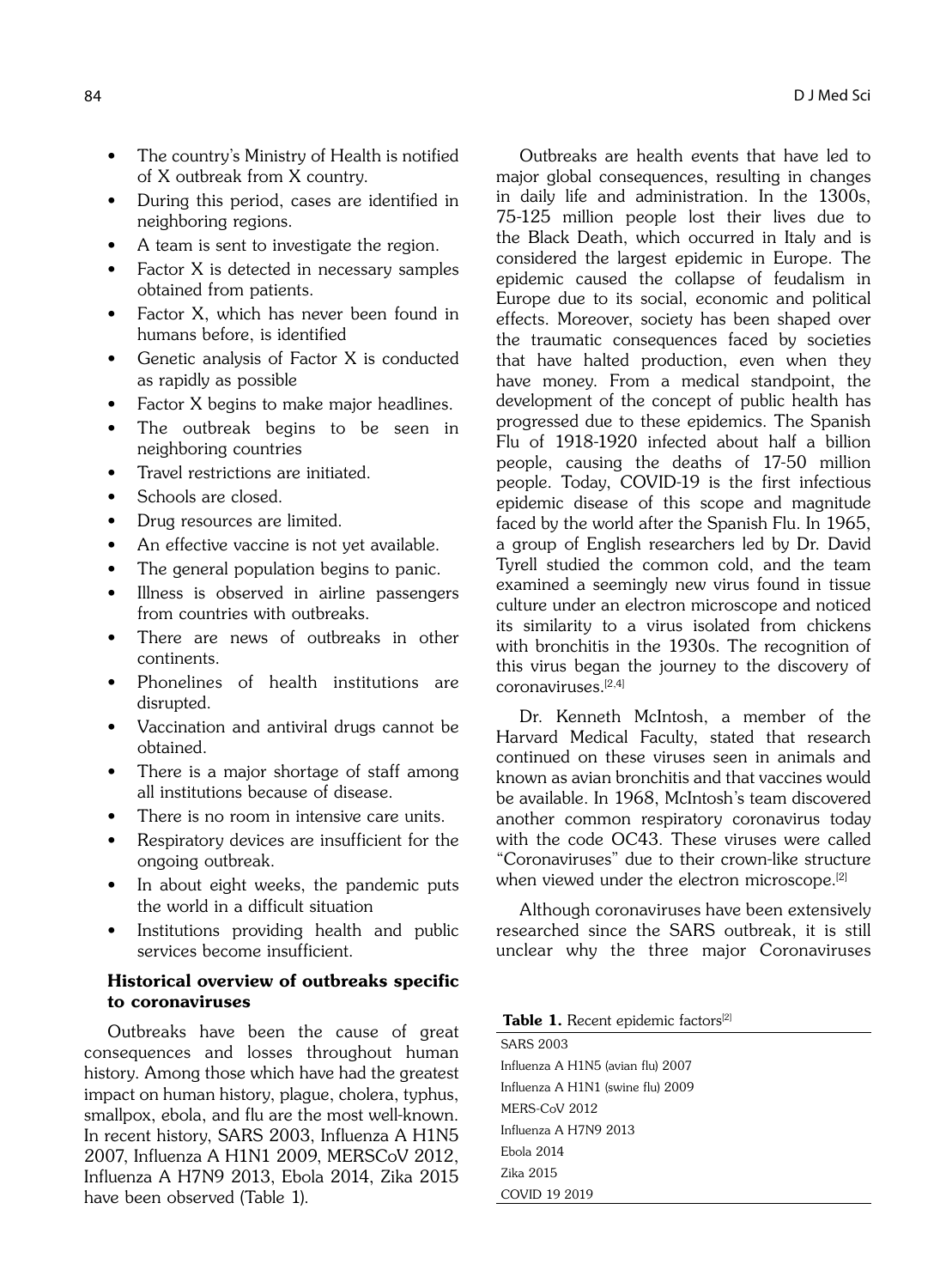(SARS-CoV-1, MERS-CoV, and SARS-CoV-2, the source of the COVID-19 pandemic), spread with a more severe clinical presentation. It has been observed that the previously isolated Coronaviruses were ineffective next to the last three, and the latest Coronaviruses have more severe symptoms and higher mortality rates. In this context, research is still ongoing.

New global viral outbreaks: The most commonly encountered coronaviruses are RNA viruses that can infect humans and several animal species. They cause a wide variety of respiratory tract infections in humans, ranging from the common cold to pneumonia. Every year in autumn and winter, Coronaviruses cause colds with symptoms of sore throat, dry cough, runny nose, and fatigue. These coronaviruses have a short incubation period, of about 3-5 days, the disease is self-limiting within 4-6 days, and patients recover rapidly. Clinically severe pneumonia may develop in very few cases, especially in those among the risk group. Since 2002, novel coronaviruses, have begun to show more severe flu-like respiratory symptoms, different from the common cold. Coronaviruses that cause infections in humans belong to the alpha or beta genera.

SARS-CoV: SARS-CoV (Severe Acute Respiratory Syndrome Coronavirus) infection, originating from the Guangdong region of China in February 2003, was first transmitted from bats to palm civets and then thought to have transmitted to humans. In eight months, the disease was mostly seen in China and affected about 8,000 people, and about 800 people lost their lives from the disease. Since the virus can cause epidemics, especially as a result of close contact, protective measures are of great importance to prevent infection. Health personnel constitute the highest risk group due to the mode of transmission.

MERS-CoV: Another new coronavirus infection is MERS-CoV (Middle Eastern Respiratory Syndrome Coronavirus). It first emerged in Saudi Arabia in 2012. It is an enveloped RNA virus thought to specifically infect humans, bats, and camels. In the MERS-CoV epidemic that continued until June 2018, 2,229 cases and 791 deaths were reported.

While the mortality rate of SARS-CoV is 10.9%, this rate reached 35% in MERS-CoV. In both SARS-CoV and MERS-CoV infections, the incubation period can be as short as 3-5 days, and can extend to up to 10-14 days. This suggests that the disease can be transmitted to others for up to 10-14 days even in the asymptomatic stage before symptoms appear. The disease is thought to be transmitted by close human-to-human contact, especially by touching the mouth, nose, and eyes with the hands after contact with surfaces contaminated with the virus, and by breathing droplets spread to the air by sick people during sneezing, coughing, and speaking. $[2,6]$ 

SARS-CoV-2 (COVID-19): Today's ongoing viral pandemic is caused by SARS-CoV-2 (severe acute respiratory syndrome coronavirus 2), an enveloped RNA virus like SARS-CoV and MERS-CoV that causes severe respiratory failure, was isolated from humans on January 7, 2020. The first case was reported on December 31, 2019, in the city of Wuhan, which has a population of 11 million, in the Hubei province in China. This virus is also thought to be transmitted from other members of the family to a zoonotic infection such as SARS-CoV and MERS-CoV.[2,3,6]

COVID-19 was first detected in humans in the seafood market in the city of Wuhan in China, in December 2019. Although scientists thought that COVID-19 was transmitted from bats, considering that bats were not sold in the market, it was suggested that a kind of intermediate animal was a carrier in the transmission of the virus to humans. Today, the disease has rapidly spread among humans, spreading to Europe, America, and Asia, the number of patients has increased day by day, reaching millions and the number of deaths reaching tens of thousands. The outbreak still continues as an ongoing pandemic (as of June 2020).[2,3,6]

According to researchers, the virus can survive on different materials such as wood, paper, aluminum, plastic, and glass for about 4-5 days. According to a study published in The Lancet Magazine in 2019, the most common symptoms of COVID-19 were determined to be fever, coughing, and shortness of breath. Sore throat was observed in 5%, while diarrhea, nausea and vomiting were observed in 1-2% of cases. Pneumonia, severe acute respiratory failure, multiple organ failure and death have been observed in patients with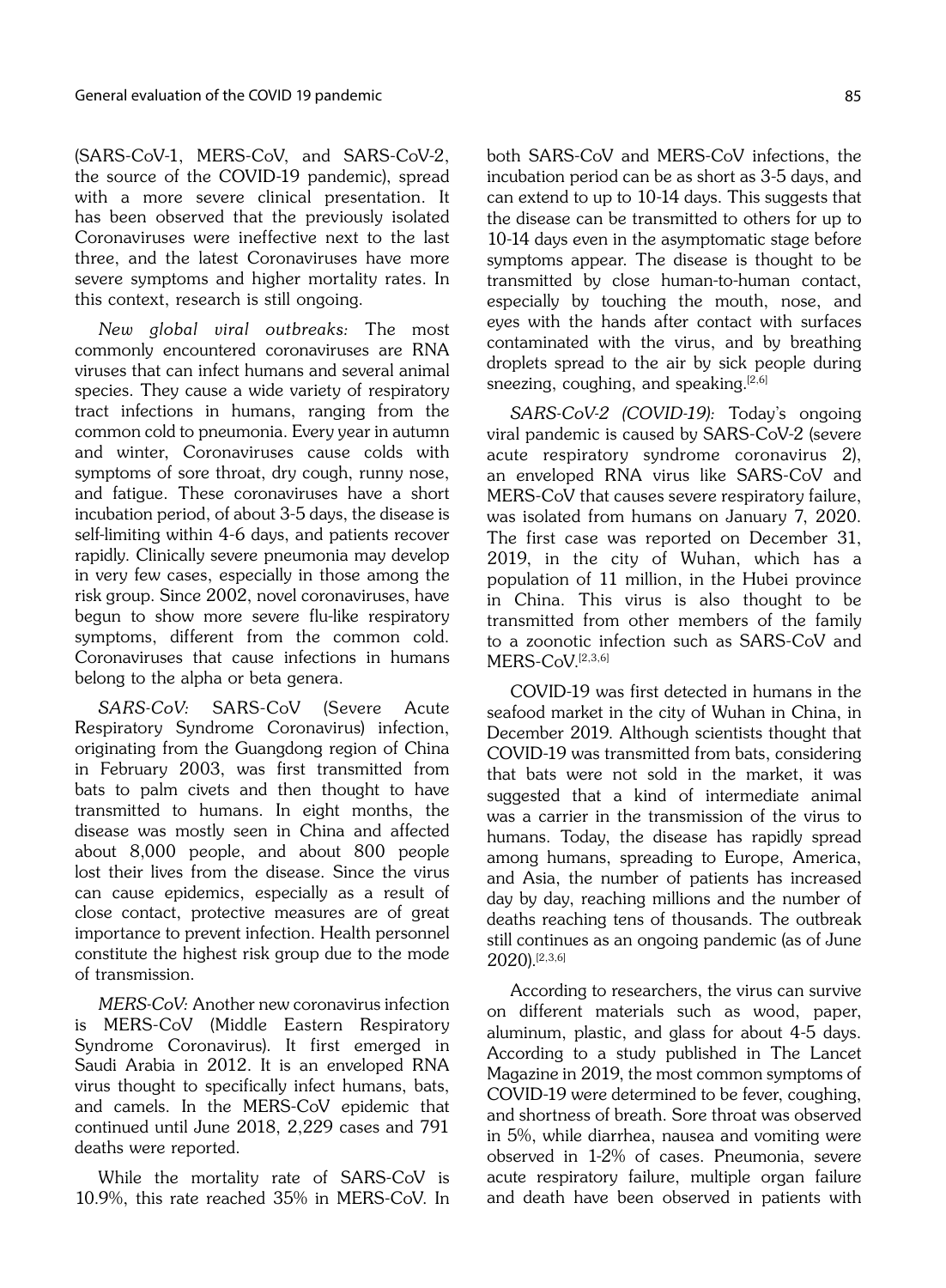severe clinical manifestation. It was determined that the virus is generally transmitted from person to person, usually through droplets formed as a result of cough-speech. Transmission also occurs by the person touching contaminated surfaces and then touching their face with their hands. In addition, viral particles may be found in human feces and transmission may also occur through the fecal-oral route. The shortest incubation period is around 2-4 days, and the shortest disease duration is determined to be 5 days for those with good clinical progress. $[2,6,7]$ 

Verifying an outbreak: An epidemic is suspected as a result of examining the data obtained through the surveillance of diseases for the management of infection. The available data are discussed by the health institutions. With the cooperation and coordination of the central and auxiliary health institutions, information, materials, and equipment are prepared for the epidemic. The literature is scanned in this context. The presence of a statistically significant increase (p<0.05) in endemic rates for the disease is defined as an outbreak. To verify the outbreak, observed and expected cases are compared. In order to establish the expected number of cases, the current number of cases is usually compared with the previous case numbers, for example at the same time of the year. When the current infection rate is statistically higher compared to the times before the outbreak, and statistically high detection of a previously unseen disease supports the diagnosis of an outbreak. An answer is sought for the question, 'How can this be explained in a clinical and laboratory setting?'.[1,5]

Case diagnosis: Cases are reviewed individually in terms of all possible diseases; diagnostic criteria



Evaluating the individual health status of cases: Cases are investigated according to the characteristics of the disease. Thus, all cases are determined and their numbers and characteristics are identified $[1,5]$ 

- Demographic data (age, sex, address, occupation, etc.)
- Clinical data (symptoms, presence of fever, physical examination findings, laboratory results, onset and severity of symptoms, etc.)
- Data pertaining to possible risk factors (presence of chronic disease, drugs used, foods ingested, etc.)

Defining the person, place, and time characteristics of an outbreak: Certain characteristics of the outbreak such as person, place, and time are examined. The epidemic curve drawn by the Histogram method (Figure 1) is useful in determining the type of outbreak. Point maps (Figure 2) provide visuality regarding the places where cases live or where they may have encountered the pathogen. Those at risk are determined by examining personal characteristics with these methods.<sup>[1,5]</sup>

Forming hypotheses with reviewed data: A hypothesis is formed to explain the possible source of the disease, the possible route of transmission, and exposure to the pathogen. $[1,5]$ 

Evaluating the hypothesis: Hypotheses can be compared with the results of all available





Figure 1. Example of a histogram. The state of a dot distribution map.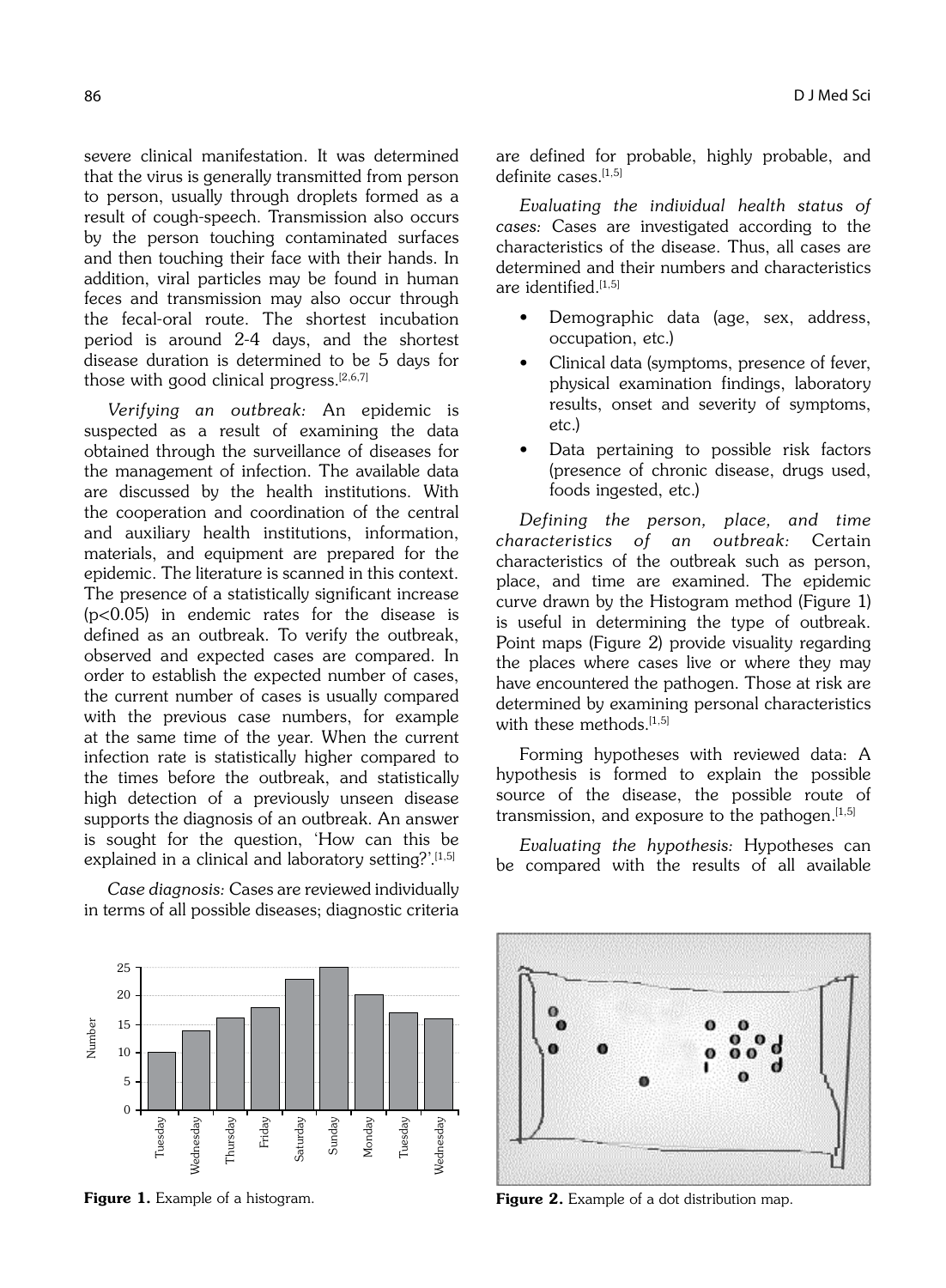data. Analytical epidemiological methods and the relationship of variables can be assessed. For instance, with case-control studies, the odds ratio is calculated by investigating the exposure of both patients and those without disease, and an analysis of the relationship between the disease and the pathogen is made.[1,2]

Determining the cause of the outbreak: Filiation methods consisting of additional samples collected from cases with detected exposure, and susceptible and high risk groups are used to determine the cause of the outbreak, possible sources, and mode of transmission. Filiation means analysis of the chain of contact, by reaching and examining everyone the person diagnosed with COVID-19 was in contact with for the last 14 days. This filiation is conducted to break the chain of infection. $[1,2]$ 

Taking precautions: Absolute precautions are taken against the source of the outbreak. Contamination is attempted to be prevented. All cases are treated and differentiated. Susceptible people are attempted to be protected. $[1,2]$ 

Reporting of available findings and results of evaluation: A detailed report consisting of an introduction, general information, method, findings, discussion, and recommendations is written. Surveillance continues. The authorities are notified for outbreak management. The epidemic is announced and the community is informed in detail.<sup>[1,2]</sup>

Important points in combating epidemic diseases: Physicians, especially infectious disease specialists, family physicians, and emergency room specialists, are the first to encounter epidemic diseases. For this reason, the physician has a major role in early detection of outbreaks. During an outbreak, physicians may be faced with a large patient population, vaccination, and antibiotic prophylaxis. Meanwhile, they must take an active role in hospital and community work to inform the public and control the epidemic. Therefore, physicians should also be involved in the preparation and development of medical and social preparedness and response plans together with local and national authorities.<sup>[2,8]</sup>

The most important point in dealing with epidemics is the installation of a strong health system infrastructure. It is necessary to fulfill fundamental public health services (disease

surveillance, support of laboratory services) in order to establish a rapid response to epidemic threats, to effectively identify them and investigate them in detail. Early diagnosis of naturally occurring infectious diseases and reemerging diseases will become easier with a more effective global surveillance program. It is especially important for clinicians to be aware and responsive to unusual cases of infection and their aggregation, to consult with infectious diseases specialists regarding diagnosis, and to report the cases to public health specialists.<sup>[2,8]</sup>

The cooperation of primary health care physicians with public health officials is fundamental. While healthcare providers are trying to cope with epidemics, they require the cooperation of emergency management units, lawmakers, health institutions, and many other institutions that provide community services. In order for these groups to work together effectively, an advanced planning system should be implemented. In addition to surveillance programs, informing and training healthcare professionals, public health workers, and primary health care personnel about agents that can be used is also important. In addition, in order to rapidly diagnosis the source of the epidemic, expand laboratory capacity, and manage the epidemic, it is necessary to effectively provide medicine, vaccines, medical services, and hospital services<sup>[2,8]</sup>

## Prevention and control measures in infectious diseases

Prevention and management measures must be taken during an epidemic. Protection and control measures involving the source, the route of transmission, and healthy people can be discussed under different headings:

- Measures towards the source: involves identifying the source, reporting the disease, definitive diagnosis, treatment of patients, isolation, carrier search, surveillance of suspects, health training, and extermination of animals in a zoonotic disease
- Measures towards routes of transmission: involves effective improvement of environmental conditions (disinfection), adequate control of food and beverages, health training for the community and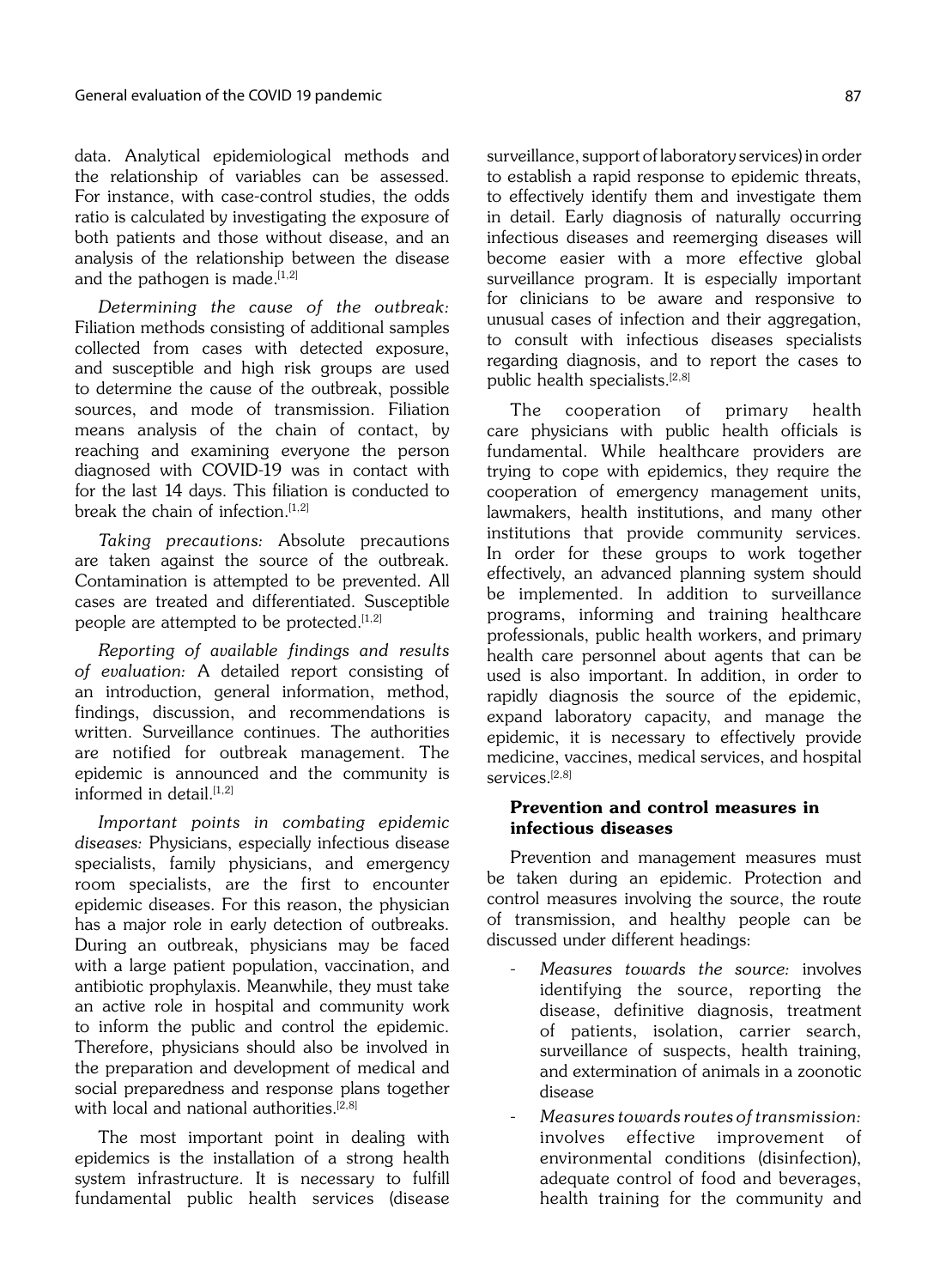healthcare workers, generalizing of the use of personal hygiene and protective equipment, improvement of housing conditions, and restricting population mobility. Measures oriented towards the healthy population include vaccination, seroprophylaxis, chemoprophylaxis, quarantine observation, and ensuring healthy nutrition.

# The importance of surveillance in protection and management methods

Surveillance is ongoing systematic collection, analysis, and interpretation of health data that are essential to the planning, implementation, and evaluation of public health practice. The purpose of surveillance is to quickly provide information that can be analyzed to determine the incidence and answer the questions of person, place, and time. In other words, it is used to determine the existing pattern of disease formation and potential in order to effectively investigate, manage, and prevent infection in a region.<sup>[1,2,6]</sup>

"Passive surveillance" is a method of surveillance in which data sent for a specified period of time are analyzed, interpreted and reported through the system determined by the people who make the diagnosis, without actively collecting data from the person or units obliged to make notifications. "Active surveillance" is a method of surveillance in which the data is collected, analyzed, and interpreted by the authorized units without waiting for the self-report of the person or units responsible for reporting data. Active surveillance is used during outbreaks when the current situation and time are important. 'Syndromic management' is a surveillance method in which data consisting of nonspecific diagnoses or symptoms are collected, analyzed, and interpreted. It aims to create an algorithm for physicians to track which factors to consider first and which samples and diagnostic tests should be sent and when. The World Health Organization recommends this approach to countries with limited resources. "Sentinel surveillance" refers to a surveillance method in which data is collected, analyzed, interpreted, and feedback is made in a selected sample to detect cases in the earliest manner, to access sufficient information about the disease, and to collect quality and accurate data.  $[1,2,6]$ 

Within the scope of surveillance, studies included in the table below are carried out in relation to notifiable infectious diseases. In addition, some or all of these studies can be carried out during unusual or unexpected situations or public health threats that are not within the scope of notifiable disease, depending on the nature of the event (Table 2).

## How does an outbreak end?

Three main requirements are needed to declare the end of an outbreak:

- A significant portion of the community encounters the disease and develops protective antibodies
- Reducing the population that can get sick through the use of vaccinations or preventive drugs
- Decrease in infectivity and pathogenicity of the agent

In regards to COVID-19, there is no indication of the third requirement as of yet. The second requirement, vaccination and prophylactic drug-Ig, has not yet been found, although research is ongoing. Only the first point remains, however, this method also carries a risk of mortality due to the disease.<sup>[2,8,9]</sup>

# DISCUSSION

Coronaviruses, which we have encountered as the sources of Severe Acute Respiratory Syndrome (SARS), followed by Middle East Respiratory Syndrome (MERS-CoV), and finally 2019 Coronavirus Disease (COVID-19), can cause a variety of infections that can be fatal in humans. The pathogenesis of COVID-19 is not fully known and new studies are required on this subject. Continuing his scientific research, Dr. McIntosh pointed out that "Coronaviruses will continue to surprise researchers". He emphasized that the molecular structure of coronaviruses is not fully understood and can easily mutate at a genetic level, and that it has the largest RNA genome of any zoonotic virus and carried many secrets. Effective infection control is currently regarded as the only method to prevent the spread of SARS-CoV-2. The most appropriate treatment method for patients diagnosed with COVID-19 is still unknown. Therefore, treatment protocols should be followed within the framework of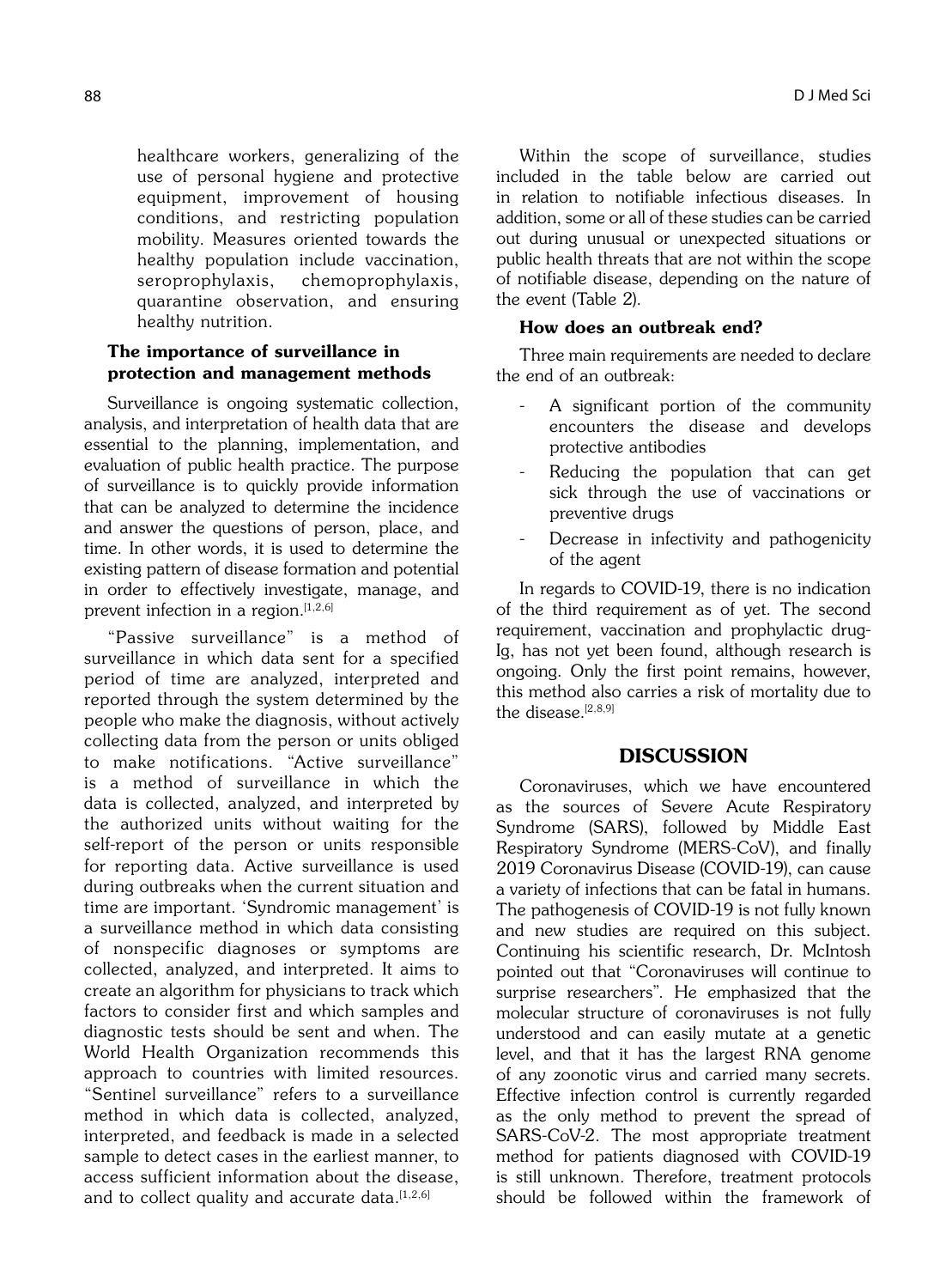| Case notification       | Report                        | In a specific situation and in the case of suspected, possible, or definitive diagnosis,<br>health authorities are notified over the phone without waiting for normal notification                                                                                                                                                                                    |
|-------------------------|-------------------------------|-----------------------------------------------------------------------------------------------------------------------------------------------------------------------------------------------------------------------------------------------------------------------------------------------------------------------------------------------------------------------|
|                         | <b>Notification</b>           | The process of reporting suspected, probable or definitive cases within 24 hours with<br>the help of forms or systems determined by the health authorities.                                                                                                                                                                                                           |
| After case notification | Field investigation/filiation | Field investigation/filiation is the study of determining the source and the agent after the<br>notification of the case and/or taking protection and control measures including those<br>who were in contact with the agent.                                                                                                                                         |
|                         | Case investigation            | In cases that do not show clustering or epidemic characteristics, the patient is diagnosed<br>at the health institution, the case study form is filled out and sent, and other studies are<br>carried out to confirm the diagnosis.                                                                                                                                   |
|                         | Outbreak investigation        | In cases of clustering or epidemics, outbreak investigation consists of all studies aimed<br>at identifying the epidemic at the place where the disease was seen, determining the<br>source, agent, and people who were exposed. In events when a single case is considered<br>an epidemic, it is also necessary to fill in the case data form regarding the disease. |

Table 2. Surveillance studies carried out in health institutions

current health regulations. Since the first case in Wuhan, 132 million cases of COVID-19 cases (30 May 2020 - WHO) have been reported. $[1-3]$ An increasing number of cases have also been reported in countries of every continent, except for Antarctica. The WHO recognized COVID-19 as an intercontinental epidemic-pandemic, as the rate of new cases outside of China exceeded the rate in China. The degree of impact of a pandemic on humans especially varies according to the infectivity and virulence of the virus, community immunity, lifestyles and socioeconomic conditions of individuals, the convenience of traveling distances between cities and countries, risk factors that individuals carry in their life and working life, the quality of health services provided by the country people live in, and the positive and negative effects of climate on the outlook of the infectious agent.<sup>[2,4,5]</sup>

The pandemic has taught us to reflect upon ourselves in several aspects, or in other words, it has been observed that some countries, especially those with low socioeconomic status, are unprepared for a major health emergency of this global magnitude. It is also acknowledged that if these countries fail to control the epidemic, the global threat will continue to grow. Recently, the concept of "One World, One Health" has come to the foreground as a result of the initiatives in the USA and the EU, especially due to the global effects of new zoonotic diseases emerging in recent years on human, animal and environmental health and international trade, and economy. Studies related to planning in this regard have demonstrated how appropriate this decision really is. Again, within the scope of protection, operating institutions of countries may be expected to assume a part of the responsibility of protecting their personnel. Failure to do so may result in negative consequences.<sup>[2,6]</sup>

The risk of epidemics is rising mainly due to nationalist policies, and political and social factors. The support and resources provided to international organizations that provide epidemic planning and support are decreasing. Skeptical approaches to vaccination and insensitivity to insensitivity to protective services developed against preventable diseases increase the risk of the continuity of epidemic. To oppose the increased risk of epidemic, the importance of healthcare professionals and those with authoritative positions in important institutions can be mentioned. In this regard, countries are obligated to provide prevention, education, testing and treatment facilities, to develop all forms of effective methods for the treatment of the disease, and to allocate resources to support clinical research to obtain and organize preventive vaccines $[2,8,9]$ 

In Turkey, after the first confirmed case was detected on March 11, 2020, local measures have been taken across the country to gradually prevent and reduce the spread of the virus in the community. The most important aspect in dealing with epidemics is the establishment of a strong health system infrastructure. Fundamental public health services (disease surveillance, support of laboratory services) should be fulfilled in order